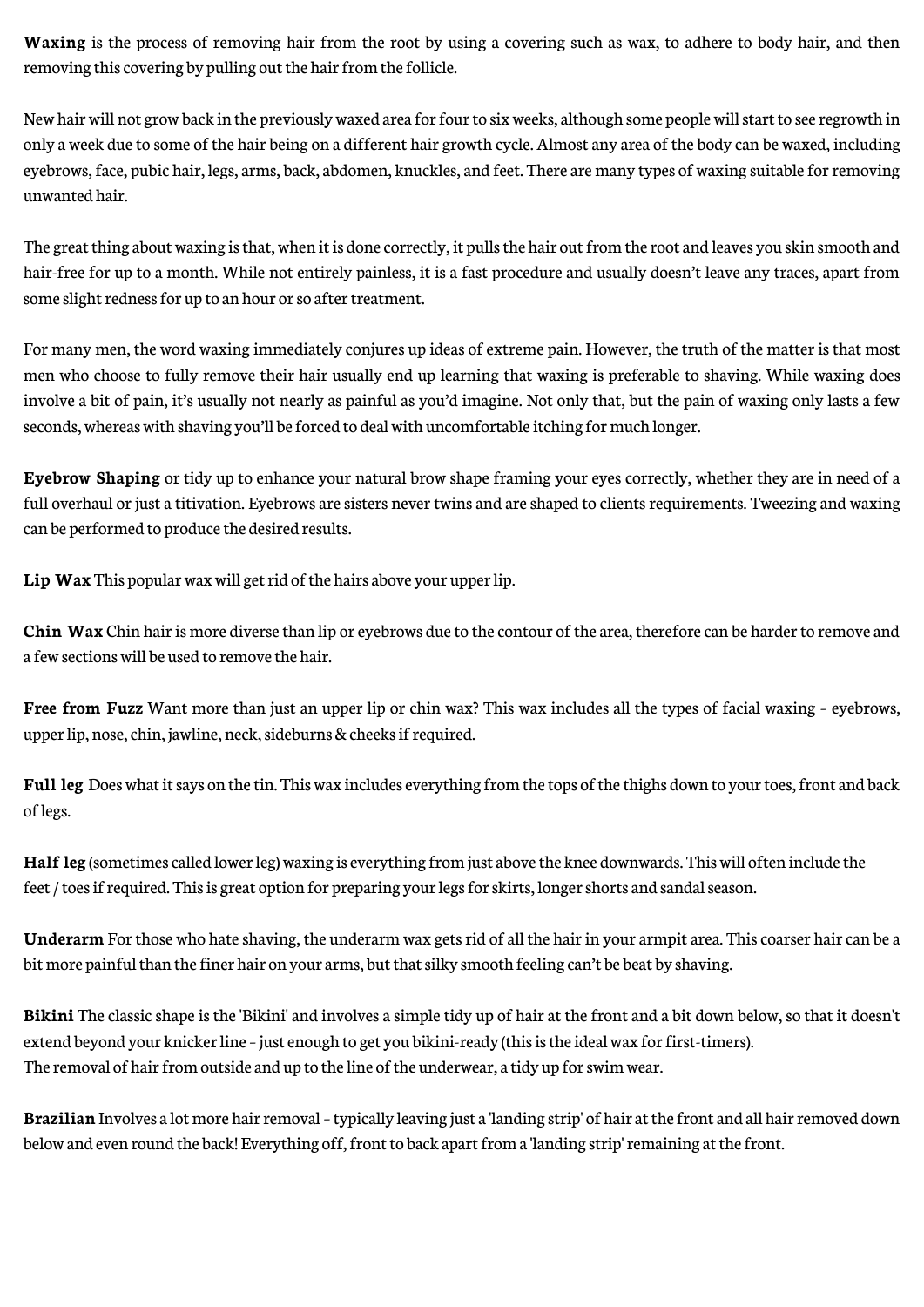**Hollywood** The 'Hollywood' is total hair removal, front to back, from the pubic area.

**Forearm** The lower half of the arm from the elbow to the fingers is waxed to remove unwanted hair in this forearm treatment.

**Chest** Removal of all hair from the chest area neck to just below hip line, this will be filtered to look like the hair naturally fades out rather than just stopping. Benefits of getting your chest waxed, the entire hair will be removed out down to the root, where as shaving only slices it off at skin level. This means that a good wax job may last for several weeks before the hair starts to regrow, while you'll need to continually shave your chest several times a week to keep it hair free.

**Back** waxing for men is extremely common. Not only are more guys getting hair removal services in general, but the back is high on the list or commonly treated areas, removing all the hair from the upper and lower back to just over the shoulders, this will be filtered to look like the hair naturally fades out rather than just stopping.

Men often remove their hair to please themselves, and sometimes it's due to pressure from others. In any case, men from all different types of backgrounds and walks of life are choosing to get rid of their body hair.

**Waxing vs. Shaving** Many people prefer waxing over shaving for several reasons. Waxing removes hair from the root, so it can last for up to six weeks or more depending on how frequently you wax. Of course, genetics, age, and other factors will depend on how long it personally lasts for you.

Our experienced and highly trained beauty therapists offer warm wax hair removal to remove those unwanted hairs. All our waxes and products used are Vegan and environmentally friendly.

## **We use:**

**Strip waxing** (soft/warm wax). A cloth or paper strip is used to remove wax and encapsulated hairs, used for all areas.

Strip less wax (hard/hot wax) Wax hardens when it cools, allowing ease of removal without the aid of cloths or strips. Beneficial to people who have sensitive skin, great for small areas